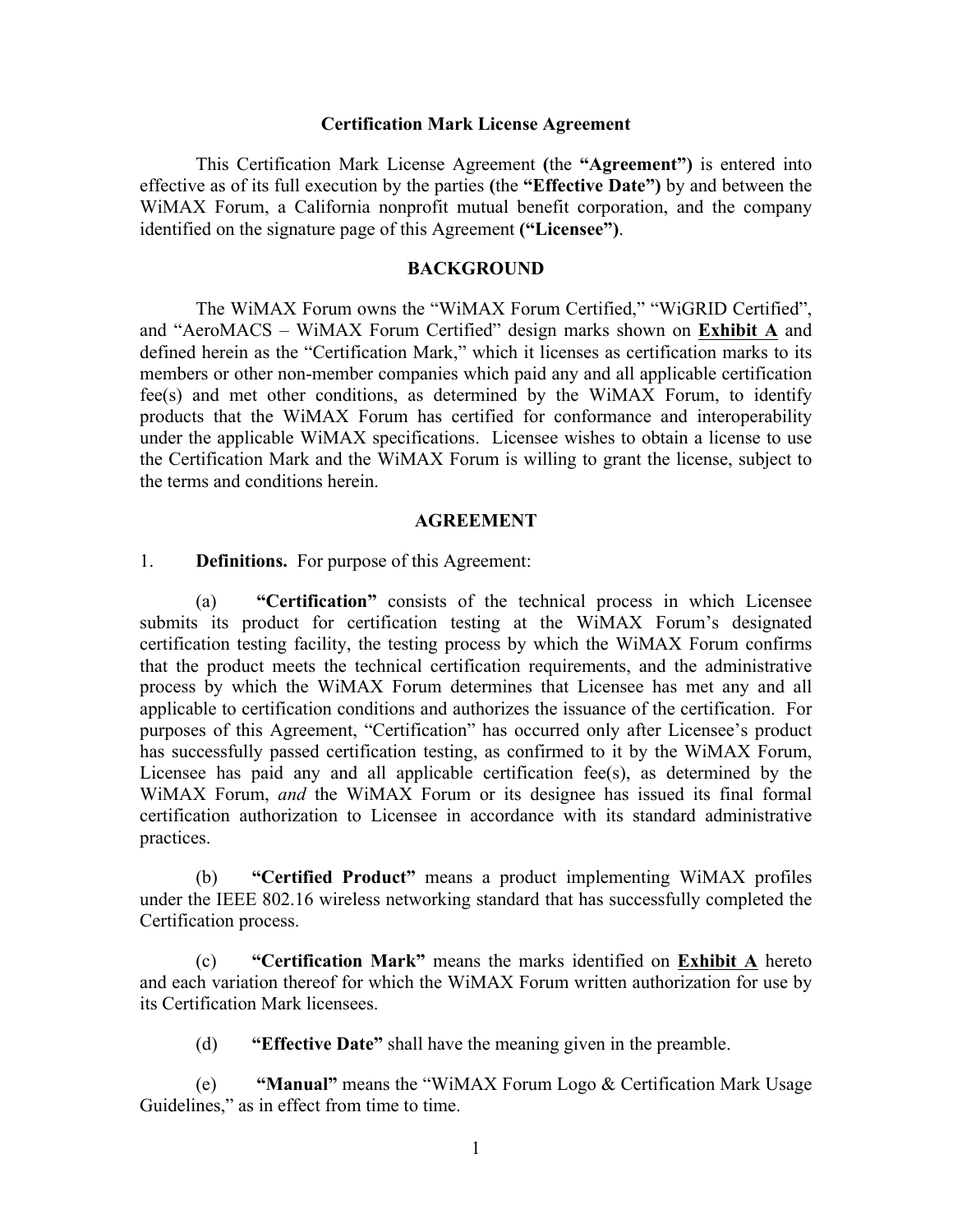2. **Certification Fee(s)**. Licensee has paid any and all applicable certification fee(s) as determined by the WiMAX Forum.

#### 3. **Certification Mark License.**

(a) **License Grant.** Provided that Licensee complies with the terms, conditions and provisions hereof:

(i) **Materials Preparation License.** The WiMAX Forum hereby grants to Licensee a limited right to use the Certification Mark prior to Certification for its internal purposes only in connection with each product that Licensee intends to submit for Certification within a reasonable period of time not to exceed six (6) months. The scope of this license is limited to the preparation of labels, packaging, marketing materials and other materials that Licensee intends to use with the product should it successfully complete Certification. All such materials shall comply with the requirements of the Manual and this Agreement. Licensee may not use or display the Certification Mark publicly on such materials or in connection with the product that it intends to submit for Certification until such time as the product becomes a Certified Product. If Licensee does not obtain Certification for its product for any reason, Licensee shall immediately upon its abandonment of Certification efforts destroy all materials prepared under this license.

(ii) **Certified Product License.** The WiMAX Forum hereby grants Licensee a limited, non-exclusive, worldwide, revocable, non-transferable royalty-free license, with limited right of sublicense solely as provided in Section 3(a)(iii), to use the Certification Mark on or in connection with its Certified Products.

(iii) **Sublicense Grant.** The WiMAX Forum hereby grants to the Licensee a limited, non-exclusive, worldwide, revocable, non-transferable license to sublicense the Certification Mark to third parties with which Licensee has contracted to advertise, promote or market the Certified Products. Licensee shall require all such third parties to agree in writing to all terms and conditions necessary and appropriate to protect the WiMAX Forum's right, title and interest to the Certification Mark, which shall include, but not be limited to, all applicable terms and conditions of this Agreement, and which shall also provide that the WiMAX Forum shall be a third party beneficiary of each such agreement.

(b) **Reservation of Rights.** Except for the limited license rights granted herein, the WiMAX Forum reserves to itself all right, title and interest in and to the Certification Mark.

4. **License Requirements and Limitations.** The licenses granted pursuant to Section 3 are granted subject to the following requirements and limitations:

(a) **Compliance with Manual and Trademark Policies.** Licensee shall comply with all requirements in the Manual and with all applicable WiMAX Forum policies relating to trademark usage **(the "Trademark Policies")** as such policies are in effect from time to time, including the WiMAX Forum policy governing the use of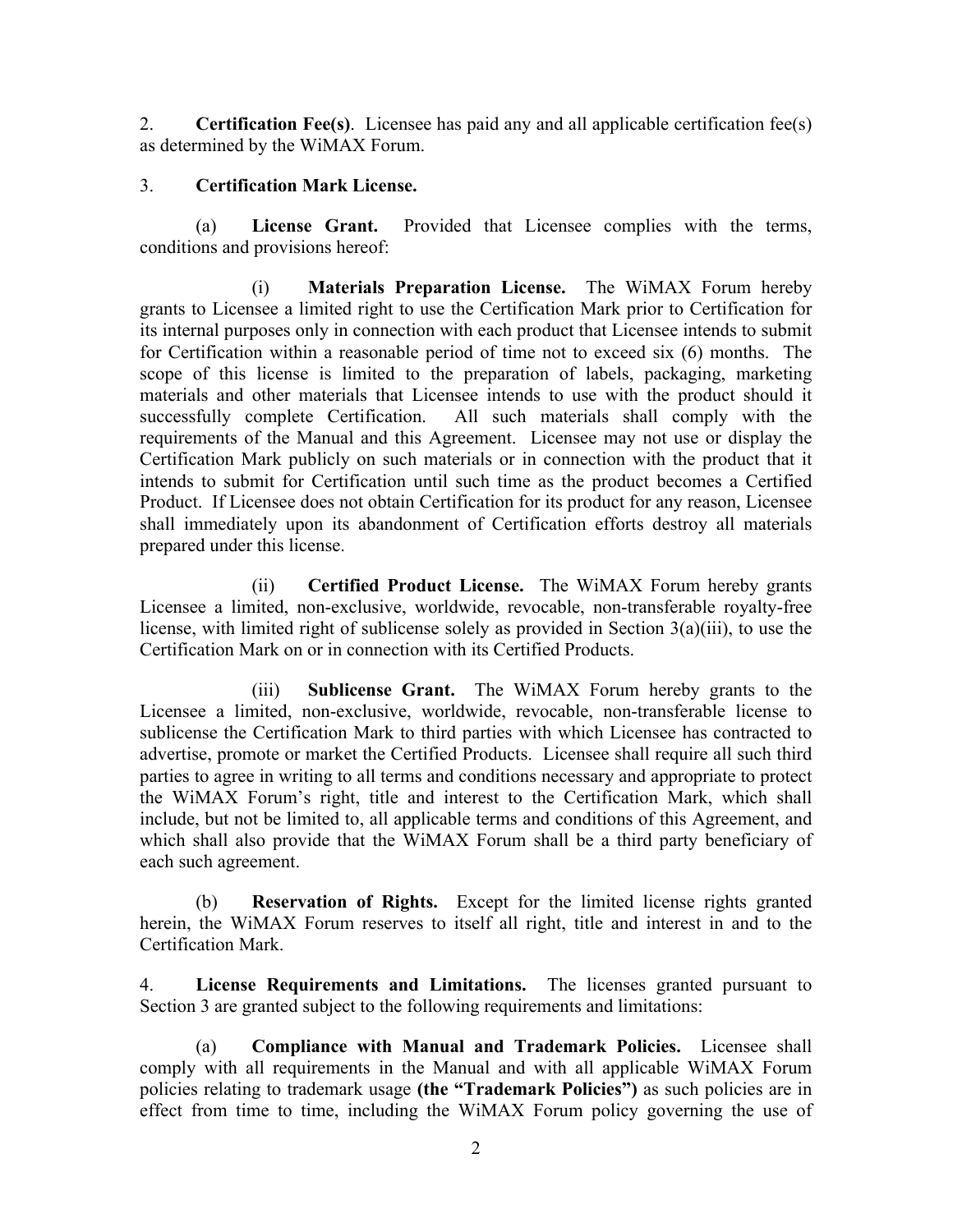"WiMAX." Licensee is solely responsible for keeping itself informed of the current requirements in the Manual and the Trademark Policies by reviewing from time to time the version posted on the WiMAX Forum Web site and for making any necessary changes to its practices to remain in compliance with any revisions to the Manual and with the Trademark Policies. The WiMAX Forum is under no obligation to inform Licensee of changes to the Manual or the Trademark Policies other than by posting the revised version on its Web site, but the WiMAX Forum agrees to refrain from taking action without prior affirmative notice to Licensee if the provision upon which the WiMAX Forum action is to be based is materially different from the requirements of the Manual or the Trademark Policies that are applicable to this Agreement on the Effective Date. If Licensee does not agree with any changes to the Manual or the Trademark Policies, Licensee's sole remedy is to terminate this Agreement as provided herein and to discontinue all use of the Certification Mark.

(b) **Certification Requirements.** Licensee shall at all times comply with all requirements of Certification as the WiMAX Forum may communicate to it in connection with the Certification authorization and otherwise

(c) **Product Name Changes.** Licensee will notify the WiMAX Forum in writing of any change to the name of the Certified Product and will not adopt a name for the Certified Product that may cause confusion as to the Certification status of any feature or function of the Certified Product.

(d) **Product Modification.** Licensee shall not modify the Certified Product in any manner that results in more than an immaterial change in features, function, or performance, without disclosing such modifications to the WiMAX Forum in writing and re-submitting the Certified Product for Certification at Licensee's sole cost and expense in accordance with the requirements and procedures of the WiMAX Forum Certification Program Manual.

(e) **Membership with the WiMAX Forum**. As a member of the WiMAX Forum, the Licensee agrees to commit to and execute any and all license agreements and other documents applicable to the WiMAX Forum members, as determined by the WiMAX Forum.

(f) **Certain Geographic or Usage Limitations.** In the event the WiMAX Forum determines that use of the Certification Mark may in any particular manner or jurisdiction violates any applicable laws or regulations, is contrary to public policy, or may subject Licensee or the WiMAX Forum to any third party claims, legal proceedings, governmental investigations or proceedings, penalties or liabilities, Licensee agrees, upon receipt of notice and request from the WiMAX Forum, to promptly cease and desist from all use of the Certification Mark in such particular manner or jurisdiction.

(g) **Control.** The WiMAX Forum shall have absolute determination and control, in its sole discretion, over the design, redesign, modification, change, enhancement, improvement, authorized or unauthorized use, manner and degree of application, manner and extent of registration, maintenance, protection, enforcement,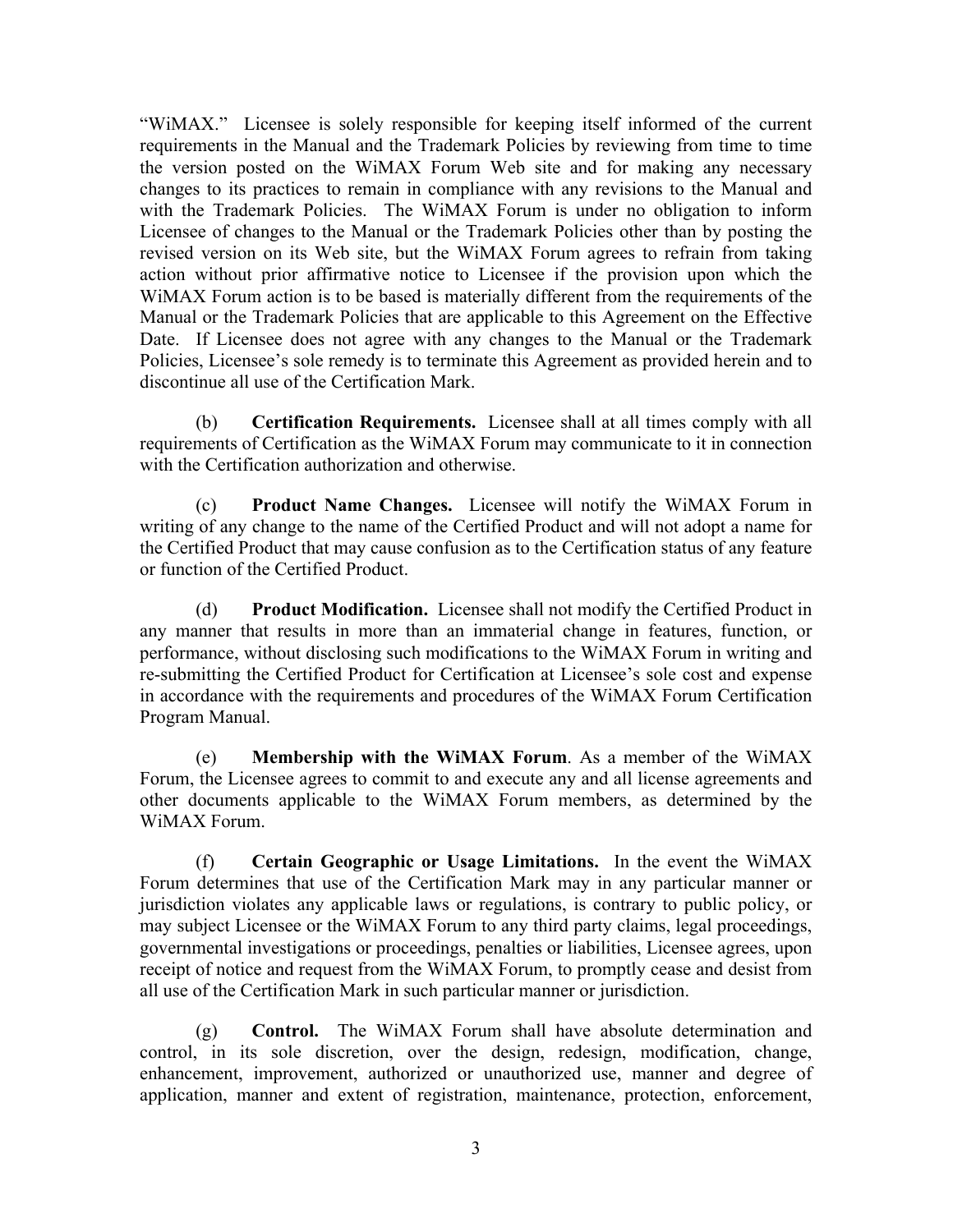ownership, licensing, use and termination of the Certification Mark, the Manual, and its process for certifying products and services.

(h) **Specific Use Restrictions.** The licenses granted in the Section 3 may be used solely in connection with the Certified Products and are subject to the restrictions and obligations of Licensee set forth in this Agreement, including, without limitation, the following:

(i) Licensee shall not modify, enhance or change the Certification Mark or combine it with another mark, or use, adopt or register any marks confusingly similar to the Certification Mark, including specifically any mark with "WiMAX" as an element.

(ii) Licensee shall not omit portions or use a partial version of the Certification Mark.

(iii) Licensee shall not use the Certification Mark, or any portion thereof, as a domain name, including, without limitation, as a sub-domain name or name of the service or company.

(iv) Licensee shall not use the Certification Mark: (a) in any manner that is likely to reduce, diminish or damage the goodwill, value or reputation associated with the Certification Mark; (b) in any manner as would violate the rights of any third party; (c) in any manner as would result in a third-party claim or in any governmental investigation, claim or proceeding alleging unlawful or improper use of the Certification Mark; (d) on or in connection with any products or services other than the Certified Products and promotional materials pertaining to the Certified Products; or (e) in any manner other than as a certification mark.

(i) **Inspection.** Licensee will, upon the WiMAX Forum's request and at no cost to the WiMAX Forum, provide the WiMAX Forum with a reasonable number of samples of the Certified Product within ten (10) business days from receipt of its written request.

(j) **Nonconforming Products.** If at any time the Certified Product fails in more than an immaterial degree to conform to the standards and specifications that were the basis for the Certification, Licensee will immediately cease all use of the Certification Mark on its undistributed Certified Product units. Licensee will also notify all distributors and customers who may have noncompliant Certified Product units and advertising therefor bearing the Certification Mark if the WiMAX Forum requests that it do so.

(k) **Third-Party Infringement.** Licensee will promptly notify the WiMAX Forum if it becomes aware of any infringement of the Certification Mark by a third party. Licensee shall have neither the right nor the obligation to prosecute any infringement claims against third-party infringers.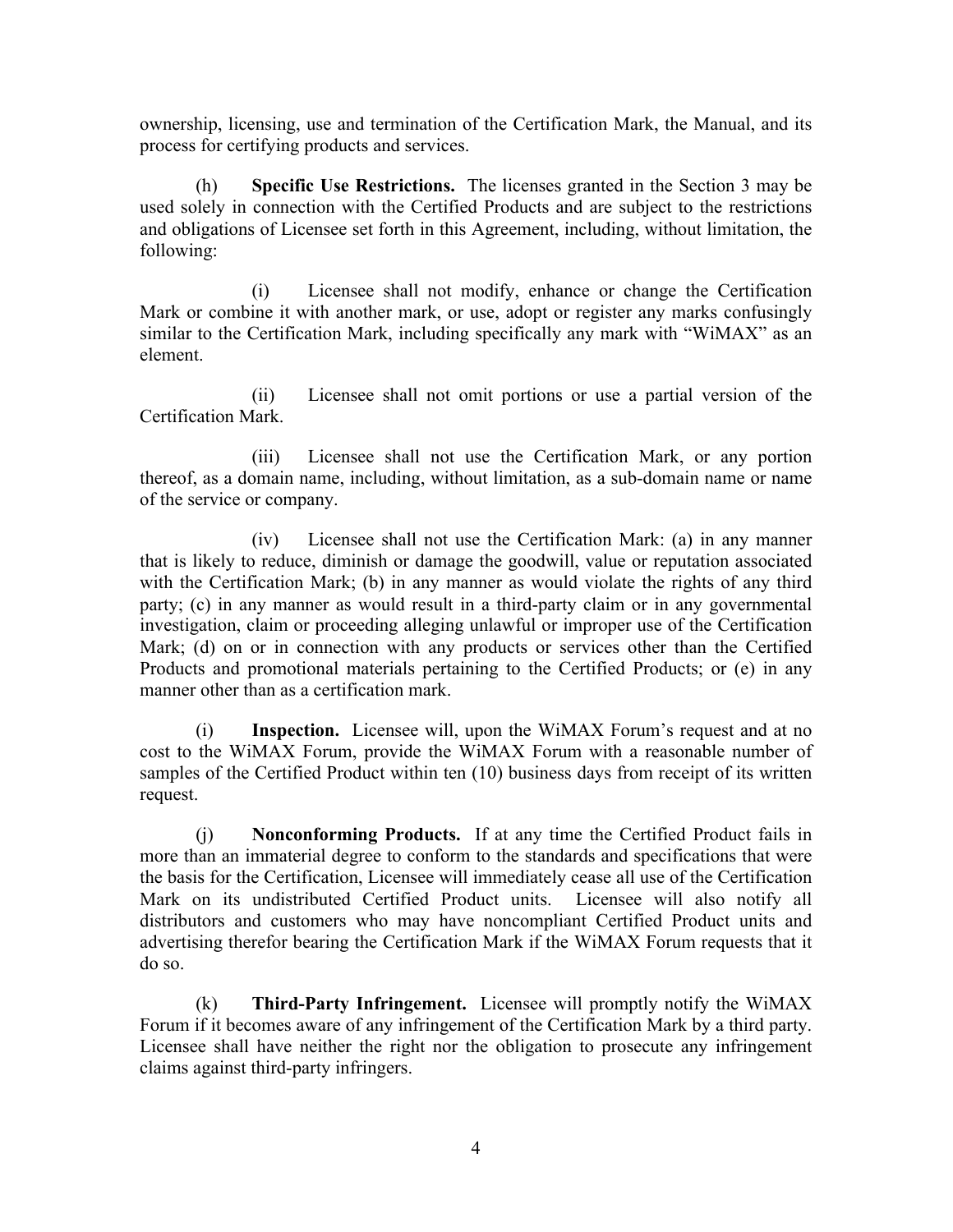(l) **Noncompliance.** Licensee shall immediately and at its sole cost and expense correct any usage of the Certification Mark that the WiMAX Forum regards as failing to comply with the requirements of this Agreement or the Manual.

(m) **Unauthorized Use of the Certification Mark by Licensee**. Licensee acknowledges that if it engages in any unauthorized use or reference to the Certification Mark, its right to continue using the Certification Mark may be terminated and that irreparable injury will occur if such unauthorized use continues.

5. **License Fees and Royalties.** The licenses granted hereunder are fully paid and without royalty, provided however, Licensee has paid any and all applicable certification fee(s), as determined and required by the WiMAX Forum.

6. **WiMAX Forum Ownership of the Certification Mark.** Licensee acknowledges the WiMAX Forum's exclusive right, title, and interest in and to the Certification Mark and acknowledges that nothing herein shall be construed to accord to Licensee any rights in the Certification Mark except as otherwise expressly so provided. Licensee acknowledges that its use of the Certification Mark hereunder will not create in it any right, title or interest in the Certification Mark other than the limited license rights granted herein and that all such use of the Certification Mark and the goodwill generated thereby will inure to the benefit of the WiMAX Forum. Should the WiMAX Forum, in its sole discretion, deem it necessary to record Licensee as a registered licensee of the Certification Mark in any jurisdiction, it shall do so at Licensee's expense (provided that Licensee may avoid such expenses by covenanting in an amendment to this Agreement that it will not use the Certification Mark in such countries), and Licensee will cooperate with WiMAX Forum to effect such recordation. Licensee warrants and represents with respect thereto that (a) it will not at any time challenge the WiMAX Forum's right, title, or interest in the Certification Mark or the validity the Certification Mark or any registration thereof; (b) it will not do or cause to be done or omit to do anything, the doing, causing, or omitting of which would contest or in any way impair or tend to impair the rights of the WiMAX Forum in the Certification Mark; (c) it will not represent that it has any ownership in or rights with respect to the Certification Mark; and (d) it will not, either during or subsequent to the term of this Agreement, adopt, use, or register any certification mark, trademark, service mark, trade name, insignia or logo that is confusingly similar to or a colorable imitation of the Certification Mark or any of the WiMAX Forum's other marks.

7. **Representations of Licensee.** Licensee represents and warrants that

(a) It is duly organized and in good standing under the laws of its jurisdiction of organization;

(b) Licensee has taken all actions that are necessary or advisable in order for it to enter into this Agreement;

(c) The person executing this Agreement on behalf of Licensee is authorized to do so;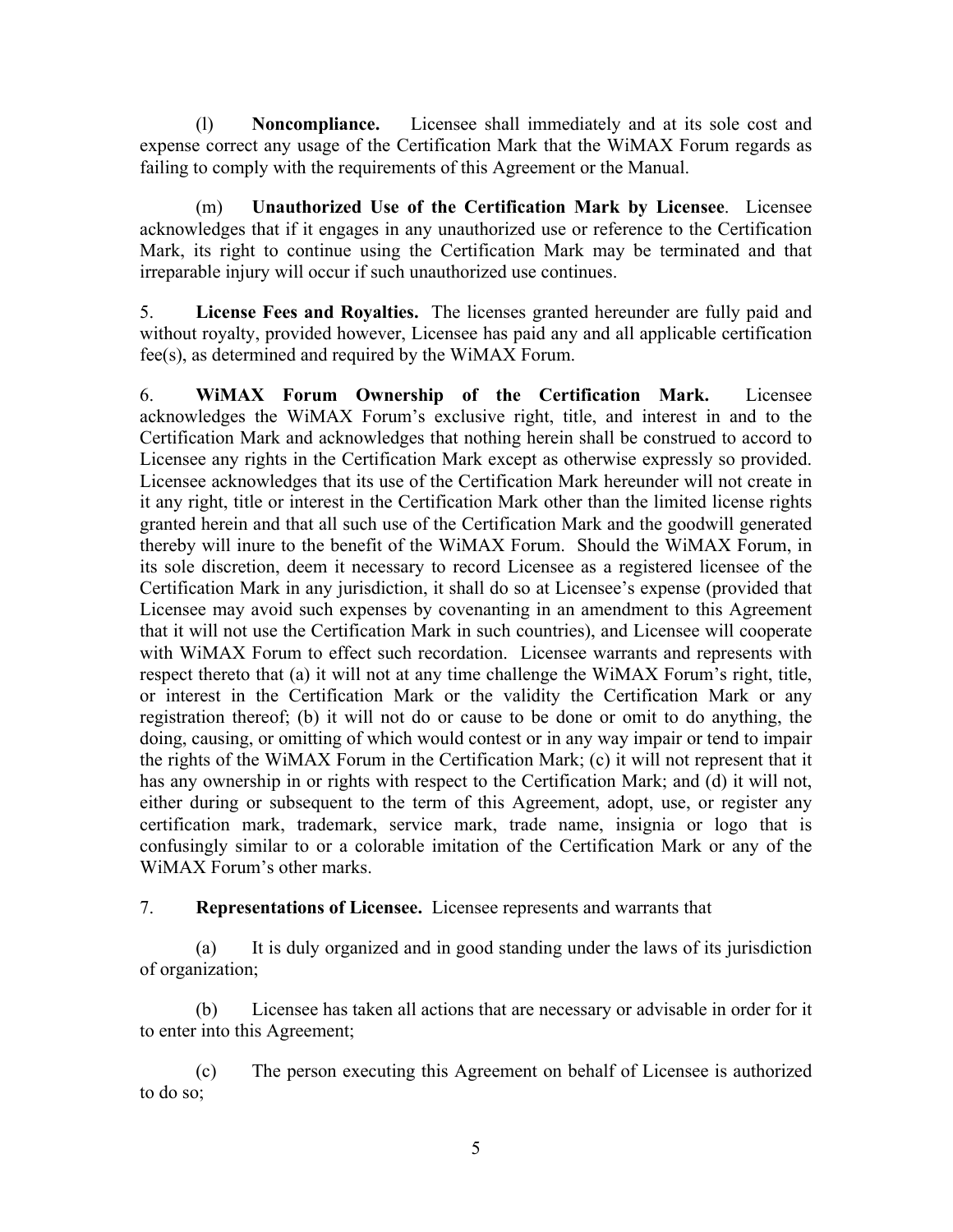(d) The Agreement, upon its execution by Licensee (and assuming due execution by the WiMAX Forum) shall be the binding obligation of Licensee, enforceable in accordance with its terms;

(e) Each Certified Product unit that it sells or distributes to the public will substantially conform to the specifications of the product unit that Licensee submitted for Certification;

(f) Licensee will comply with all changes to the Manual and the Certification requirements within three (3) months from the date of receipt of written notice of such changes; and

(g) Licensee will not challenge the WiMAX Forum's rights under its Certification program, the Manual, or this Agreement and will not challenge the validity of any WiMAX Forum mark.

8. **No Warranty by the WiMAX Forum.** The WiMAX Forum provides the licenses granted hereunder without warranty of any kind. TO THE MAXIMUM EXTENT PERMITTED BY LAW, THE WIMAX FORUM DISCLAIMS ALL EXPRESS, IMPLIED AND STATUTORY WARRANTIES.

9. **Limitation of Liability.** IN NO EVENT SHALL THE WIMAX FORUM BE LIABLE FOR LOST PROFITS OR SPECIAL, INCIDENTAL OR CONSEQUENTIAL DAMAGES ARISING OUT OF OR IN CONNECTION WITH THIS AGREEMENT REGARDLESS OF THE LEGAL THEORY UPON WHICH SUCH CLAIM IS BASED AND EVEN IF THE WIMAX FORUM HAS BEEN ADVISED OF THE POSSIBILITY THEREOF.

10. **Indemnity.** Licensee agrees to defend, indemnify and hold WiMAX Forum and its respective representatives, employees, officers, directors and agents harmless against all claims, suits, costs, damages, judgments, attorney's fees, settlements or expenses incurred caused by, arising from or relating to any breach of this Agreement by Licensee or claimed, obtained or sustained by any third party, whether for personal injury, misrepresentation, or otherwise arising out of or relating to the manufacture, advertising, promotion, use, marketing or sale of the Certified Products, provided such claims are not caused by WiMAX Forum's negligence or breach of this Agreement.

#### 11. **Term and Termination.**

(a) **Term.** The term of this Agreement shall commence on the Effective Date and shall continue until terminated by a party as provided herein.

## (b) **Termination.**

(i) **Termination by Licensee.** Licensee may terminate this Agreement at any time by providing notice to the WiMAX Forum and by discontinuing all use of the Certification Mark. Termination in this manner shall be effective upon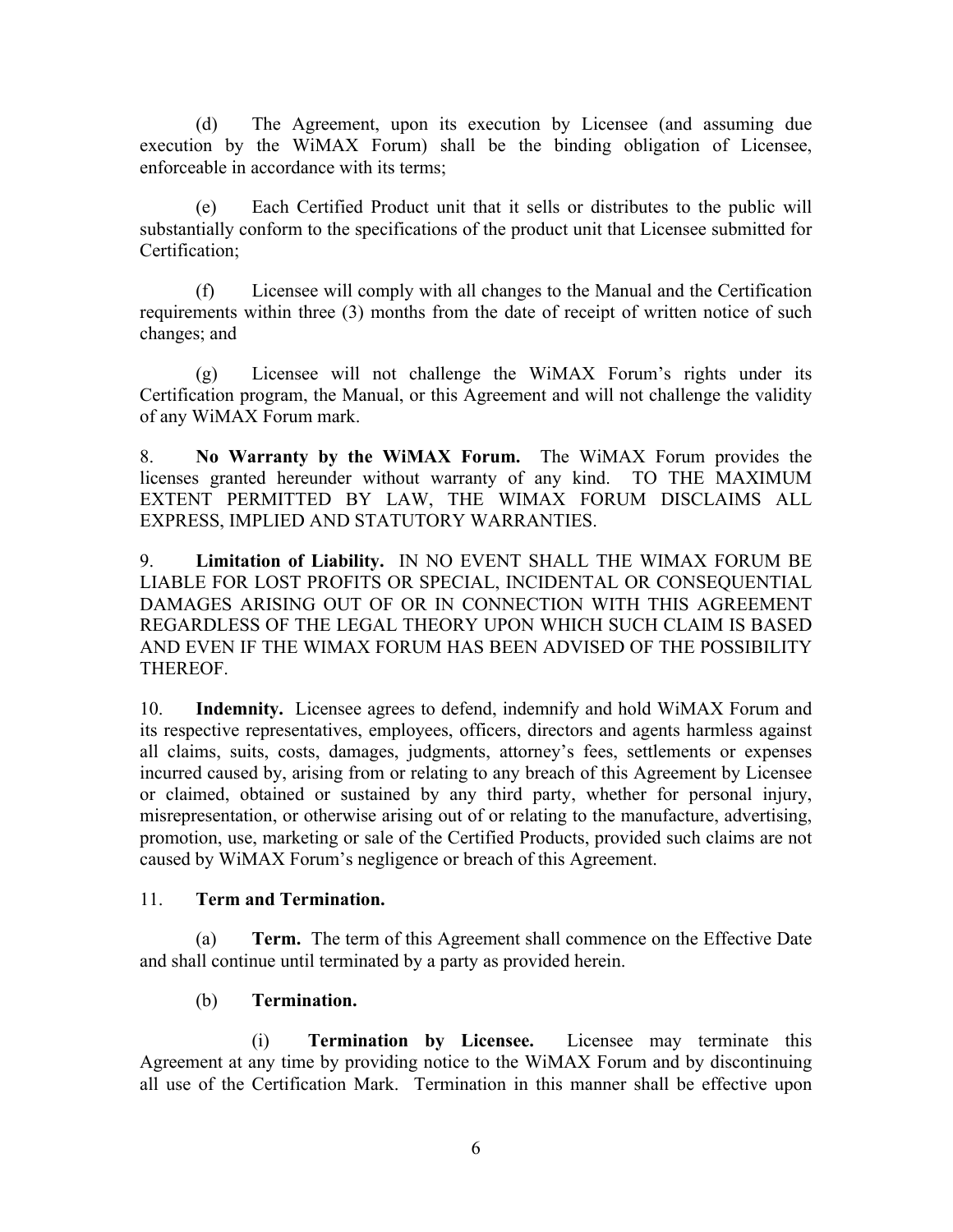receipt of the notice by the WiMAX Forum or at such time (not to exceed thirty (30) days) specified in the notice from Licensee.

(ii) **Termination by the WiMAX Forum.** The WiMAX Forum may terminate this Agreement upon thirty (30) days notice if Licensee breaches any provision of this Agreement and fails to cure such breach within such thirty (30)-day period. The WiMAX Forum may terminate this Agreement for convenience upon not less than thirty (30) days' written notice to Licensee if it discontinues its use of the Certification Mark as a certification mark.

(iii) **Consequences of Termination.** Upon termination of this Agreement, the licenses and all sublicenses granted hereunder shall immediately terminate. Licensee will immediately discontinue all use of the Certification Mark and shall immediately cause each sublicensee of the Certification Mark to discontinue its use. Licensee and its sublicensee(s) shall thereafter immediately destroy all materials in their possession containing the Certification Mark and shall certify to the destruction of such materials if the WiMAX Forum requests that they do so.

12. **Compliance with Laws.** Licensee will at all times comply with all laws, regulations, ordinances, rules and orders that are applicable to it in connection with its manufacture and sale of the Certified Product and the operation of its business generally.

### 13. **Miscellaneous.**

(a) **Governing Law.** This Agreement will be governed by and construed in accordance with the laws of the State of California as applied to agreements entered into and fully performed therein by residents thereof. Both parties submit to jurisdiction in California and further agree that any cause of action arising under this Agreement shall be brought in a court in the County of San Diego, California.

(b) **Severability; Headings.** If any provision herein is held to be invalid or unenforceable for any reason, the remaining provisions will continue in full force without being impaired or invalidated in any way. Headings are for reference purposes only and in no way define, limit, construe or describe the scope or extent of such section.

(c) **Independent Contractors.** The parties are independent contractors, and no agency, partnership, joint venture, employee-employer or franchisor-franchisee relationship is intended or created by this Agreement. Neither party shall make any warranties or representations on behalf of the other party.

(d) **Notice.** The WiMAX Forum may give notice to Licensee by personal delivery, mail, courier, or facsimile to Licensee's physical address as identified in the WiMAX Forum's records. Licensee may give notice to the WiMAX Forum by personal delivery, mail, courier, or facsimile to the WiMAX Forum's physical address as identified at www.wimaxforum.org. Notice shall be deemed given: upon personal delivery; if sent by fax, with confirmation of correct transmission, on the next business day after it was sent; upon the courier's confirmed delivery if sent by courier; and if sent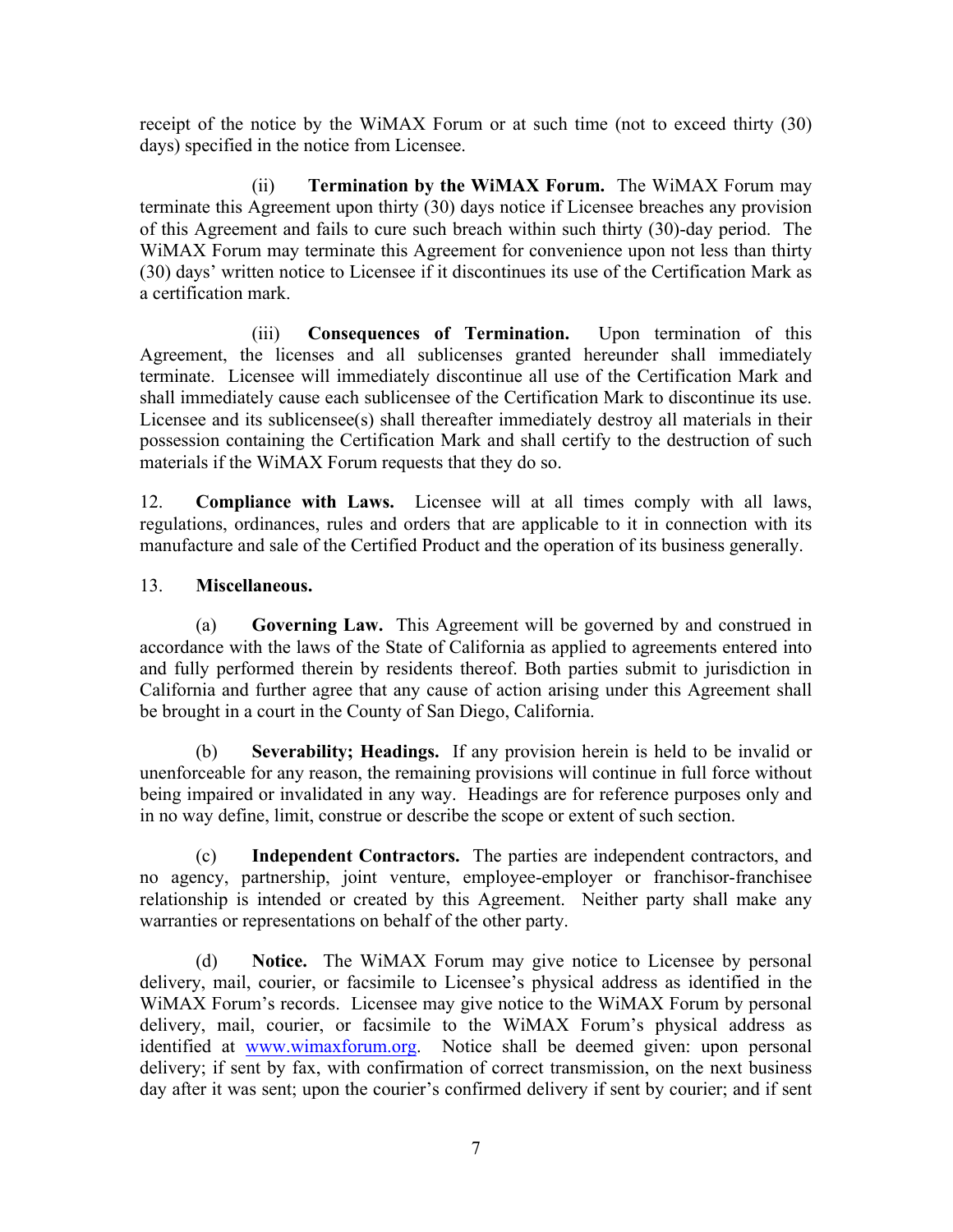by mail with proper postage prepaid, five (5) days after the date of mailing. Notices by email shall be deemed given by the end of the business day on which they are sent.

(e) **Entire Agreement; Waiver.** This Agreement sets forth the entire understanding and agreement of the parties and supersedes any and all oral or written agreements or understandings between the parties as to the subject matter of this Agreement. This Agreement may be changed only by a writing executed by both parties that expressly states that it is changing the provisions of this Agreement. The waiver of a breach of any provision of this Agreement will not operate or be interpreted as a waiver of any other or subsequent breach.

(f) **Assignment.** Licensee may not transfer its rights or obligations under this Agreement in whole or in part to any third party without the prior written consent of the WiMAX Forum and any attempt to do so is void.

(g) **Counterparts.** This Agreement may be executed in multiple counterparts and transmitted by facsimile or by electronic mail in "portable document format" ("**PDF**") form, or by any other electronic means intended to preserve the original graphic and pictorial appearance of a party's a signature. Each such counterpart and facsimile or PDF signature shall constitute an original and all of which together shall constitute one and the same original.

IN WITNESS WHEROF, the parties have caused this Agreement to be executed by their duly authorized representatives.

**Licensee:**

(Company Name)

WiMAX Forum

(Signature)

Oksana B. Davis General Counsel and Corporate Secretary

(Print Name)

(Print Title)

(Date)

(Date)